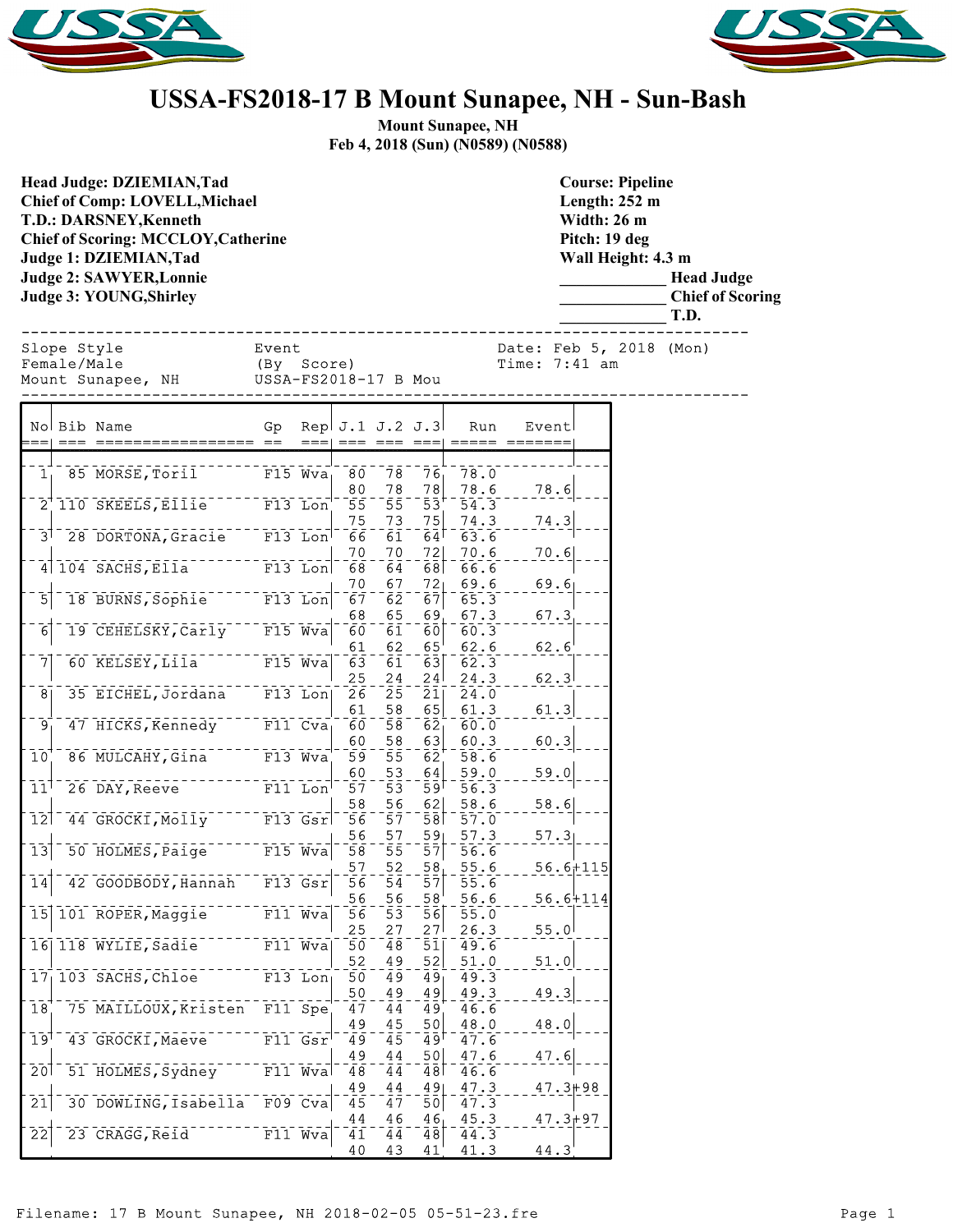Female/Male (By Score) Time: 7:41 am Mount Sunapee, NH USSA-FS2018-17 B Mou

Slope Style **Event** Event Date: Feb 5, 2018 (Mon)

|                              | No Bib Name                       | Gp          | Rep                                |                       | J.1 J.2 J.3            |                          | Run          | Event          |  |
|------------------------------|-----------------------------------|-------------|------------------------------------|-----------------------|------------------------|--------------------------|--------------|----------------|--|
| 231                          | 10 BAVARO, Brie                   |             | $F09$ Wyal                         | 42<br>42              | $\overline{45}$        | 45<br>46                 | 44.0<br>43.6 | 44.0           |  |
| 24                           | 37 FERNANDEZ, Eva                 |             | F11 Wva                            | 45                    | 43<br>43               | 43                       | 43.6         |                |  |
|                              | 94 O'NEILL, Emer                  |             |                                    | 40                    | 43                     | 42                       | 41.6         | 43.6           |  |
| 25                           |                                   |             | $F13$ Wva                          | 43<br>42              | 43<br>44               | $\overline{4}3$<br>42    | 43.0<br>42.6 | 43.0           |  |
|                              | 26 124 TERHORST, Marijke          |             | $F11$ Spe                          | 24                    | 25                     | 23 <sup>1</sup>          | 24.0         |                |  |
| 27                           | 71 LUPTAKOVA, Suzanna F13 Wva     |             |                                    | 24<br>18              | 28<br>19               | 24<br> 22                | 25.3<br>19.6 | 25.3           |  |
|                              |                                   |             |                                    | 25                    | 20                     | 28۱                      | 24.3         | 24.3           |  |
| $\overline{28}$              | 83 MICHAUD, DOry                  |             |                                    | $F13$ Cva dns<br>dns  | dns                    | dns dns<br>dns.          | dns<br>dns   | dns            |  |
| 28                           | 31 DOWLING, Sophia                |             |                                    | $F13$ Cva dns         | dns                    | dns                      | dns          |                |  |
| 28                           | 36 ESTELLA, Cameron               |             | $F15$ Spe                          |                       | dns dns dns<br>dns dns | dns                      | dns<br>dns   | dns            |  |
|                              |                                   |             |                                    |                       | dns dns dns            |                          | dns          | dns            |  |
| 28                           | 17 BURNS, Emma                    |             |                                    | F15 Lon dns dns dns   | dns dns                | dns                      | dns<br>dns   | dns            |  |
| 28                           | 88 MULLALY, Hannah                |             | $F15$ Lon dns                      |                       | dns                    | dns                      | dns          |                |  |
|                              |                                   |             |                                    |                       | dns dns dns            |                          | dns          | dns            |  |
| $\overline{\mathbf{1}}$      | 78 MARAVELL, Dante                |             | M13 Gsr                            | 85                    | $\bar{8}\bar{5}$       | 85                       | 85.0         |                |  |
|                              |                                   |             |                                    | 86                    | 87                     | 87                       | 86.6         | 86.6           |  |
| $\bar{2}$                    | 72 LYNCH, Owen                    |             | $M15$ $Gsr$                        | 38<br>85              | 25<br>84               | 37<br>861                | 33.3<br>85.0 | 85.0           |  |
| 3 <sub>1</sub>               | 54 JONES, Durham                  |             | $M13$ Spe                          | 80                    | 80                     | 82                       | 80.6         |                |  |
| 4                            | 4 ARKOWITZ, Jacob                 |             | M17 Gsr                            | 84<br>81              | 83<br>79               | 84<br>69                 | 83.6<br>76.3 | 83.6           |  |
|                              |                                   |             |                                    | 82                    | 79                     | 79                       | 80.0         | 80.0           |  |
| $\bar{5}$                    | 41 GOLDMAN, Dylan                 | $M15$ $Gsr$ |                                    | 83<br>74              | 78<br>75               | 78<br>761                | 79.6<br>75.0 | 79.6+161       |  |
| 6 <sup>1</sup>               | 49 HIKMATE, Bram                  |             | $M15$ Wva                          | 62                    | 68                     | 7ō⊺                      | 66.6         |                |  |
|                              | 105 SAILER, Anders                |             | $M15$ Spe                          | 80<br>82              | 79<br>77               | 801<br>78                | 79.6<br>79.0 | $79.6 + 160$   |  |
|                              |                                   |             |                                    | 78                    | 82                     | 761                      | 78.6         | 79.0           |  |
|                              | 39 GAUDET, Zachary                |             | $\overline{M13}$ $\overline{W}$ va | 35<br>78              | $\bar{3}\bar{5}$<br>77 | 37<br>78                 | 35.6<br>77.6 |                |  |
| 9                            | 1 ALEXANDER, Digby                |             | $M15$ Wva                          | 35                    | 27                     | 36                       | 32.6         | 77.6           |  |
| 10                           | 33 DURANT, Merle                  |             | $M15$ Spe                          | 79<br>78              | 75<br>74               | 77'<br>75                | 77.0         | $77.0^{\circ}$ |  |
|                              |                                   |             |                                    | 74                    | 75                     | 71I                      | 75.6<br>73.3 | 75.6           |  |
| 111                          | 11 BAVARO, Gaetano To M13 Wva     |             |                                    | 72                    | 69                     | 681                      | 69.6         |                |  |
| 12                           | 99 ROCK, Eli                      |             | M11 Wva                            | 78<br>75              | 72<br>72               | 75<br>73                 | 75.0<br>73.3 | $75.0 + 153$   |  |
|                              |                                   |             |                                    | 76                    | 73                     | 76                       | 75.0         | $75.0 + 152$   |  |
| $\overline{1}3$ <sup>T</sup> | 67 LIPSKY, Ross                   |             | $M13$ $Gsr$                        | $\overline{73}$<br>73 | 75<br>77               | $\bar{7}\bar{2}$<br>73   | 73.3<br>74.3 | 74.3           |  |
|                              | 14 100 ROPER, Colin               |             | $M15$ Wva                          | 30                    | 2ō                     | 30 <sup>1</sup>          | 26.6         |                |  |
| $\overline{15}$              | 97 REED, Connor                   |             | $\overline{M11}$ $\overline{Wb}$ k | 75<br>70              | 72<br>70               | 73 <br>71                | 73.3<br>70.3 | 73.3           |  |
|                              |                                   |             |                                    | 75                    | 72                     | 72                       | 73.0         | 73.0           |  |
| $\overline{16}$              | 8 BARRETT, Oliver                 |             | $M13$ $Gsr$                        | 74<br>30              | 7ō<br>27               | $ \bar{7}\bar{0} $<br>20 | 71.3<br>25.6 | 71.3           |  |
| $\overline{17}$              | 7 BANCROFT, Patrick               |             | M11 Gsr                            | 61                    | 63                     | 65                       | 63.0         |                |  |
| 18                           | 13 BLAKEMAN, Noah                 |             | M13 Wva                            | 71<br>66              | 70<br>68               | 72 <sup>1</sup><br>68    | 71.0<br>67.3 | 71.0           |  |
|                              |                                   |             |                                    | 67                    | 70                     | 70 I                     | 69.0         | $69.0 + 140$   |  |
|                              | 19 125 STEPHENSON, Camero M15 Cro |             |                                    | 70<br>62              | 68                     | 69                       | 69.0         |                |  |
| $\overline{20}$              | 89 MULLALY, Jack                  |             | $M13$ Lon                          | 67                    | 63<br>68               | 65<br>70                 | 63.3<br>68.3 | $69.0 + 139$   |  |
|                              |                                   |             |                                    | 40                    | 38                     | 38                       | 38.6         | 68.3           |  |
|                              | 21 102 ROYALL, Tate               |             | M11 Cva                            | 62<br>64              | 65<br>66               | 66<br>68                 | 64.3<br>66.0 | 66.0           |  |
| $22^1$                       | 73 MAHADY, Henry                  |             | $M11$ Lon                          | 63                    | 66                     | $67^1$                   | 65.3         |                |  |